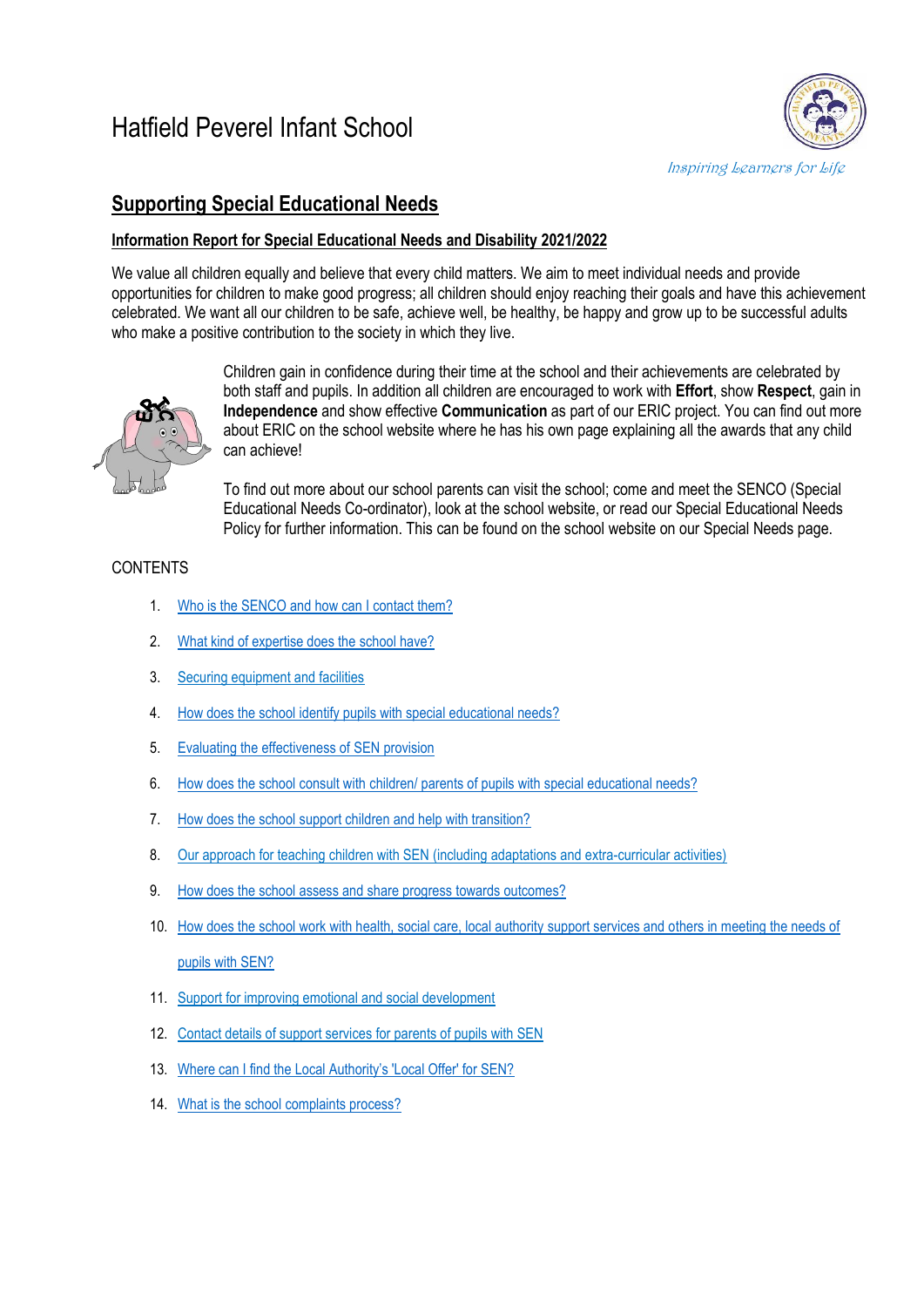#### <span id="page-1-0"></span>**Who is the SENCO and how can I contact them?**

The school SENCO (Special Educational Needs Coordinator) is Mrs McGaughey and she works 2 days a week (usually a Tuesday and Wednesday). Please contact the school office (01245 380220) for an appointment with Mrs McGaughey, or with the head teacher. They will be pleased to answer any questions you may have.

#### <span id="page-1-1"></span>**What kind of expertise does the school have?**

The SENCO has 10 years' experience as a primary based SENCO and 21 years' experience as a class teacher. She has completed the SENCO accreditation course. She has attended various training courses such as; tier 1 and 2 ASD training, occupational therapy training for gross and fine motor skills and supporting children with literacy difficulties (dyslexia).

The school has a strong focus on supporting social and emotional development with regular PSHE lessons and a wide range of resources including Smart Thinking (stop, think, choose, do) and Zones of Regulation

Staff training is dependent on the needs of the children. The majority of our staff have received the following training:

-Tier 1 Autistic Spectrum Disorder training, with some staff also tier 2 trained

- -Basic Makaton
- -Talk boost (to support pupils with speech and language difficulties)
- -Supporting pupils with ADHD
- -Precision teaching (learning intervention)

Our school has the attachment awareness accreditation and staff have received this training. In addition to this, staff access the support of other professionals such as speech and language therapists, occupational therapist, specialist teachers and our inclusion partner.

#### **Securing equipment and facilities**

Governors are committed to ensuring all pupils with SEND take part in all aspects of school life. There is an accessibility plan and this is regularly updated and resourced to meet statutory requirements.

There is a designated sensory room and a few specialist resources available such as writing slopes, support seating cushions, pencil grips and coloured overlays. The school works closely with outside agencies to secure specialised equipment, for example, specialist chairs or visualisers.

The school ensures the equipment is well maintained and used effectively. Specialised and personal resources required may also be purchased either by the school or local authority.

The school is a single floor building with no stairs and there is one disabled toilet near the school office.

General and specific LSAs are provided as part of the school's delegated budget and we also employ specialist LSAs to support children with an EHC plan.

The school has employed a 'communication LSA' to specifically support children with speech, language and communication needs.

There is a portion of the SEN subject budget allocated for provision of resources such as coloured overlays or writing slopes to use in the classroom.

A speech therapist is employed by a group of local schools and works with children who are not on the NHS caseload. The school has termly meetings with an Inclusion Partner and support and training needs are then identified.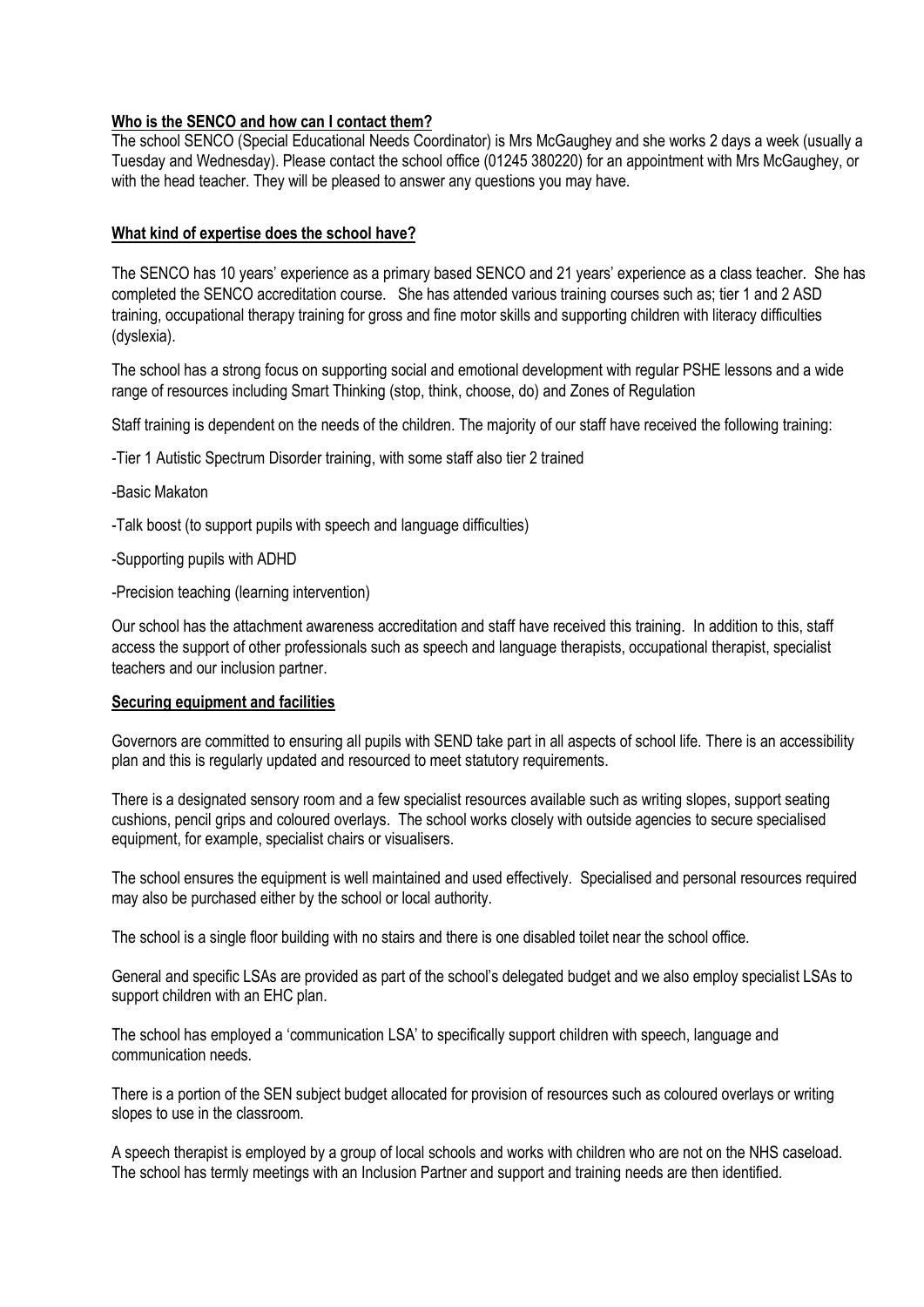If required, the Local Authority will send a representative to complete an access report. For example, if a pupil has a visual impairment or physical disability, they suggest modifications for our school to make in order to ensure we are as accessible as possible.



## <span id="page-2-0"></span>**How does the school identify pupils with special educational needs?**

All children are regularly assessed by their teachers and we hold a meeting each term with the teachers and head teacher to check the progress of all our children. The class teacher, head teacher and the SENCO all use assessment information and their knowledge of each child's progress to identify those who may have a Special Educational Need. The DFE definition of SEN is:

*'a child of compulsory school age or a young person has a learning difficulty or disability if he or she has a significantly greater difficulty in learning than the majority of others of the same age, or has a disability which prevents or hinders him or her from making use of facilities of a kind generally provided for others of the same age in mainstream schools or mainstream post-16 institutions'.*

- If a child is identified as having additional needs, we consult with parents and then draw up a plan together with the SENCO, teacher, parents and the child. Targets set are focused on the child's personal and academic achievement.
- Specialist help may be sought from NHS services or the local authority specialist teacher team to help us.
- Pre-schools and nurseries can help us identify and plan for the needs of some SEN children on entry to school.
- A small number of children may need an Education, Health and Care Plan (EHC plan) so a detailed assessment is carried out in consultation with the parents and specialists and then the school may make a request for Statutory Assessment.
- Where a child is awarded an EHC plan, additional support may be allocated with extra funding.
- Where a child has a specific medical issue, the school works with the school nurse and parents on a health care plan.

#### **Evaluating the effectiveness of SEN provision**

We evaluate the effectiveness of provision for pupils with SEN by:

- Reviewing pupils' individual progress towards their goals each term
- Reviewing the impact of interventions termly
- Using pupil questionnaires
- Monitoring by the SENCO
- Using provision maps to measure progress
- Holding annual reviews for pupils with EHC plans
- Discussion with the children

#### <span id="page-2-1"></span>**How does the school consult with the children/ parents of pupils with special educational needs?**

We will have an early discussion with the pupil and their parents when identifying whether they need special educational provision. Termly One Plan meetings will be held to ensure:

- Everyone develops a good understanding of the pupil's areas of strength and difficulty
- We take into account the parents' concerns
- Everyone understands the agreed outcomes sought for the child
- Everyone is clear on what the next steps are
- Notes of these early discussions will be added to the pupil's record and given to their parents
- We will notify parents when it is decided that a pupil will receive SEN support
- Everyone is clear at which point specialists might become involved

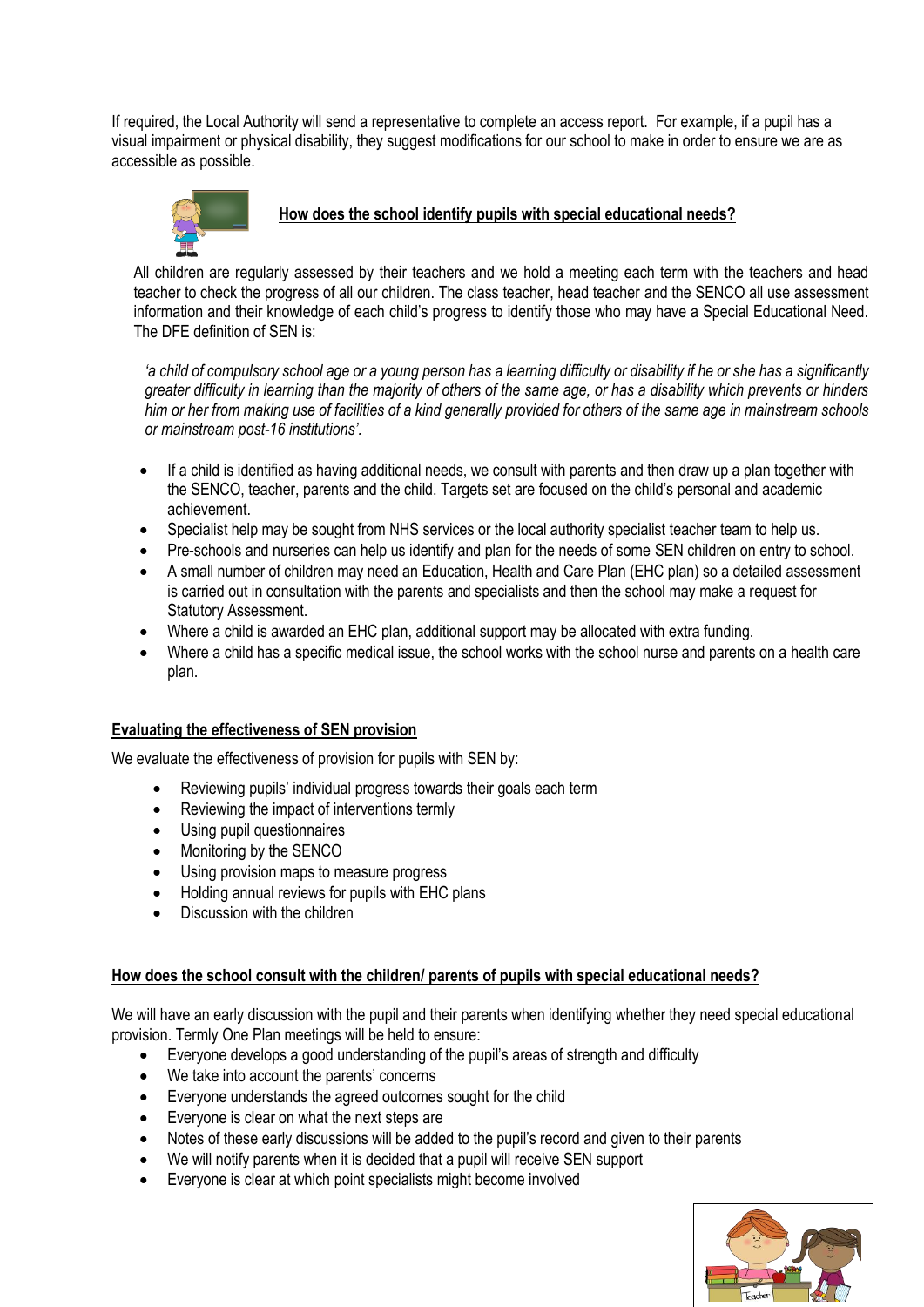Everyone talks about how effective the plan has been and the progress made

In addition to this some children may require home/school communication book. Photos and observations are also uploaded to tapestry.

## <span id="page-3-0"></span>**How does the school support children and help with transition?**

All classes have Learning Support Assistants (LSAs) for at least part of the day, but there is full time support in reception classes. There is extra shared support time in the afternoons in Key Stage 1 classes which may include some support for children with special needs. A transition programme ensures good communication between local early years settings and the school, between teachers as children progress through the school, and then into our adjacent Junior School. There is a close working relationship between the on-site privately run nursery and adjacent Junior School (N.B. St Andrews Junior School is a separate school to the Infant school);

- Where children transfer between schools there are planned transition arrangements put in place e.g. SEND children moving to the partner junior school. The Junior SENCO attends the Year 2 summer term one plan and additional transition is put in place where required e.g. additional visits, transition book
- All paperwork and records transferred from one setting to the next with permission from the parents
- The SENCOs from both settings meet to discuss individual needs of SEND children

#### **Our approach for teaching children with SEN (including adaptations and extra-curricular activities)**

High-quality teaching is our first step in responding to pupils who have SEN. This will be differentiated for individual pupils. All children are regularly assessed by the teaching staff and this progress tracking gives us evidence of who may benefit from extra help. When appropriate, parents are invited in to discuss their child's progress at specific meetings.

- Children with additional needs work for the majority of the school day in the classroom, taking a full part in activities with support where necessary from class teachers or LSAs
- Some children will attend intervention sessions, the focus of which will depend on need and will be discussed during the one plan process. These are usually on a one to one basis or small group. Examples of interventions currently taking place in school include; precision teaching, rapid phonics, bear necessities, lego therapy, talk boost, time to talk, gym trail
- For children with physical needs, special programmes of work may be undertaken on a regular basis based on specialist advice
- On school outings, where a child has a complex level of need, the child is supported by an LSA. Parents/carers may be invited to accompany their child where this can be accommodated
- The teachers use a range of tools to help them adapt the curriculum for the children in their class along with advice from our SENCO and specialist teachers when they are involved



- There are some occasions when children benefit from a quiet working space outside the classroom to work with an LSA on specific individual targets e.g. speech therapy. This is in addition to their normal class work
- There are some occasions when children will be offered 'over learning' with a chance to repeat activities they may have found particularly difficult
	- Children who exhibit limited progress may be invited to Booster Groups (even though they do not have a specific special need identified)
- All staff will be familiar with One Plans and One Page profiles of children on the SEN register. Personal modifications and adaptions will therefore be made to suit the child. Examples of this may include: enlarging materials, using specific equipment to support e.g. standing frame, avoiding copying from the board for some children, breaking instructions down, use of visual support, breaks from learning, use of a wobble cushion, sensory breaks, pre-teaching of vocabulary
- All subject leaders will have a list of children with additional needs and adaptions they require in order to access the learning of their subject
- All our extra-curricular activities and school visits are available to all our pupils (we may ask parents to attend)
- All pupils are encouraged to take part in sports day/school plays/special workshops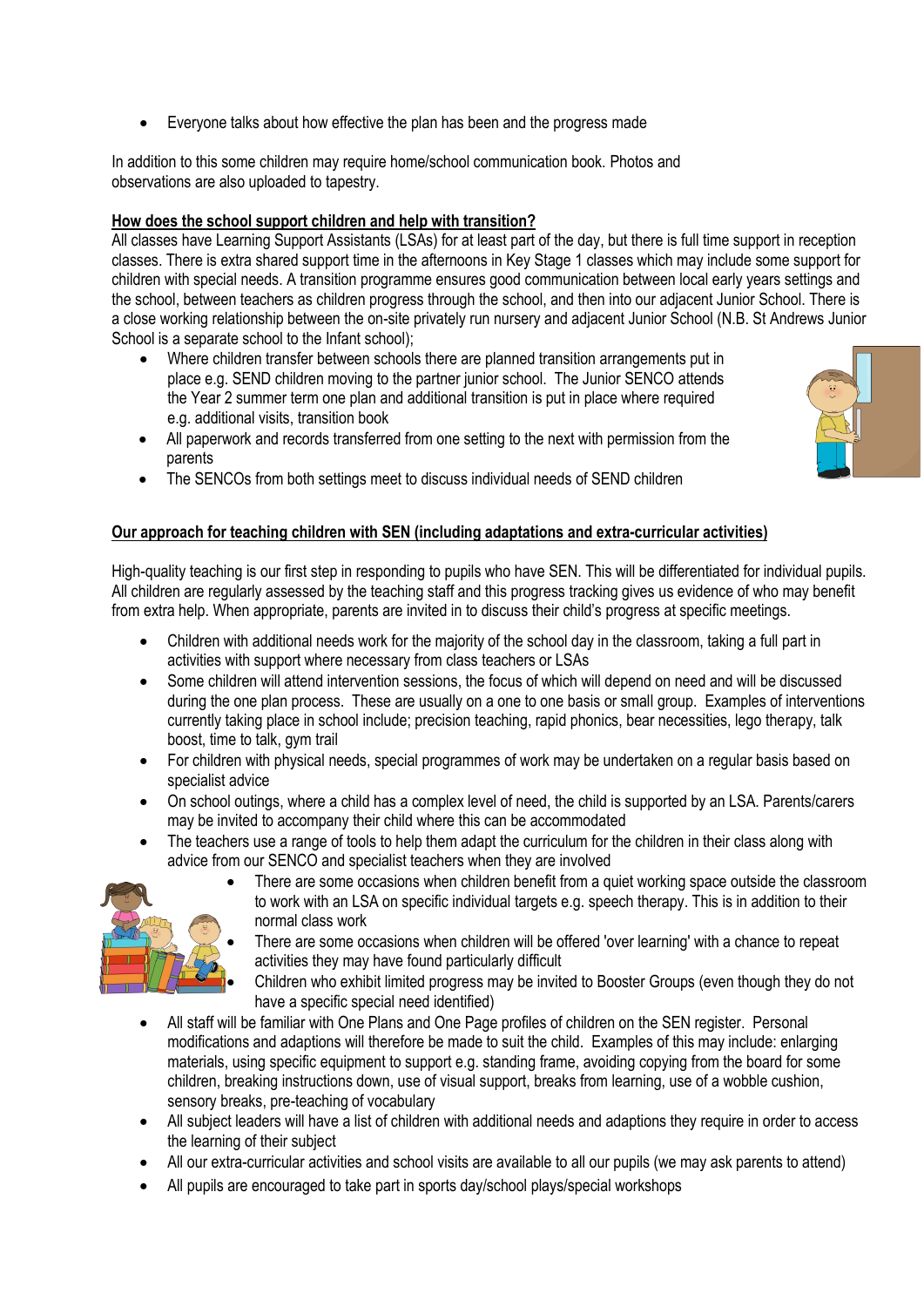#### <span id="page-4-0"></span>**How does the school assess and review progress towards outcomes?**

We will follow the graduated approach and the four-part cycle of **assess, plan, do, review**.

The class or subject teacher will work with the SENCO to carry out a clear analysis of the pupil's needs. This will draw on:

- The teacher's assessment and experience of the pupil
- Their previous progress and attainment or behavior
- Other teachers' assessments, where relevant
- The individual's development in comparison to their peers and national data
- The views and experience of parents
- The pupil's own views
- Advice from external support services, if relevant

The assessment will be reviewed regularly.

 Information about progress is shared with parents at Consultation Evenings, through the Annual Report to Parents or at One Plan Review meetings (held termly) or annual reviews.

#### <span id="page-4-1"></span>**How does the school work with health, social care, local authority support services and others in meeting the needs of pupils with SEN?**

The SENCO deals with all day to day aspects of SEN including Education Health and Care plans on behalf of the Governing Body. The SENCO refers children for further assessment from Health professionals - NHS Occupational Therapy / physiotherapy / speech therapy if needed. Children with EHC plans may have specialist teacher involvement from the Local Authority and the SENCO may request this. The school, together with advice from relevant professionals will make the final decision as to whether to make an application for an EHC plan. Parents may make an independent application if they so wish.



- Specialist teacher support, if needed, may be requested for children with One plans through the SENCO, although this is not always guaranteed;
- Local Authority services are detailed in the Local Offer.

## **Support for improving emotional and social development**

- We provide support for pupils to improve their emotional and social development in the following ways:
- Pupils with SEN are encouraged to be part of the school council
- Pupils with SEN are also encouraged to be part of lego therapy/ time to talk club to promote teamwork/building friendships
- We have a zero tolerance approach to bullying.

#### **Contact details of support services for parents of pupils with SEN**

Families in focu[s Families In Focus \(Essex\) \(familiesinfocusessex.org.uk\)](https://www.familiesinfocusessex.org.uk/)

Autism link[s Essex Parent Partnership Service SENCAN \(autismlinks.co.uk\)](https://www.autismlinks.co.uk/support-groups/group-support-east-of-england/essex-parent-partnership-service-sencan?region=East%20of%20England)

Carousel family hub – Braintree district

SEND IASS

Family lives matte[r Parenting and Family Support -](https://www.familylives.org.uk/) Family Lives (Parentline Plus)